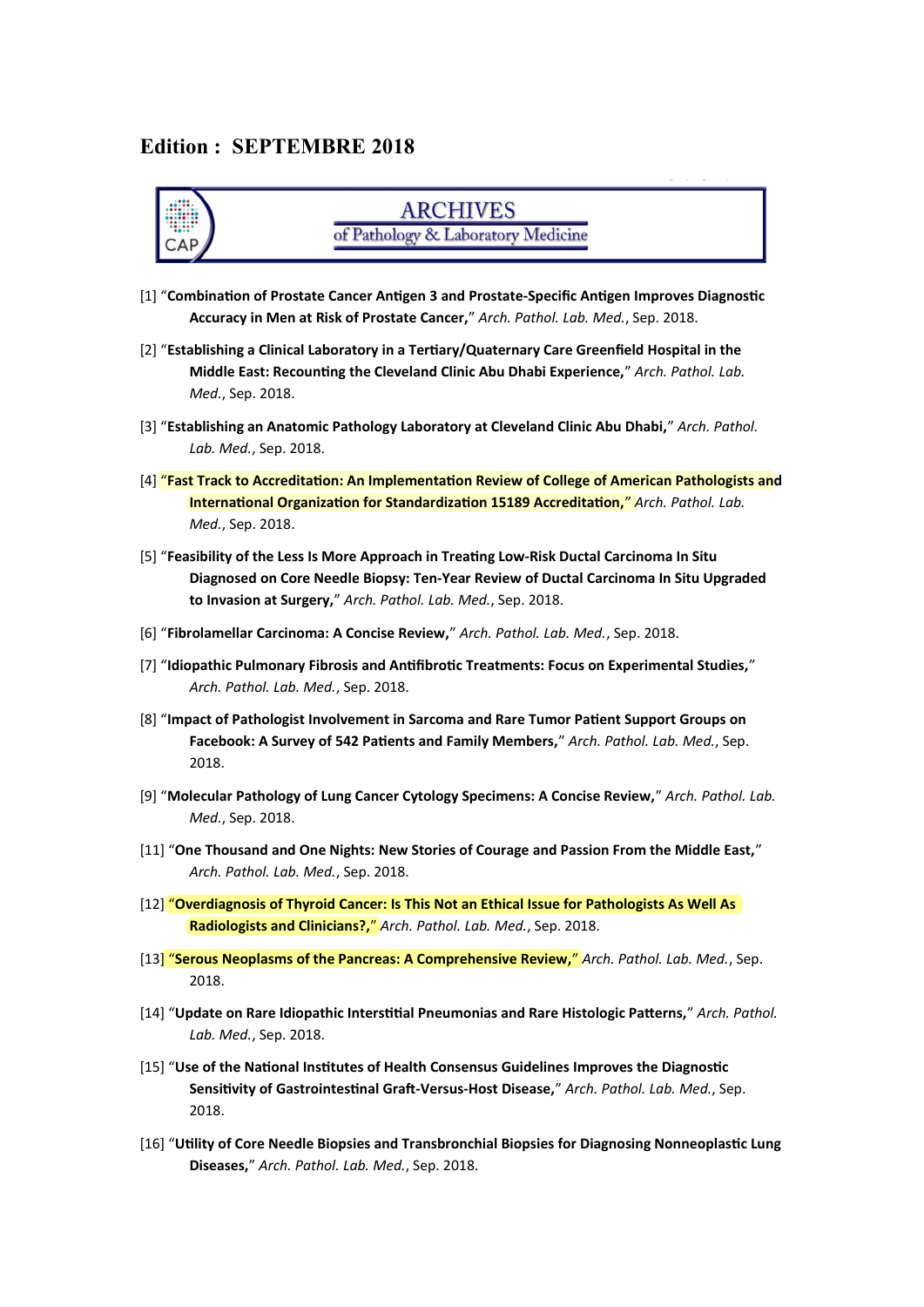# Histopathology



- [1] "*BRAF <sup>V</sup> 600E* **mutations and immunohistochemical expression of VE1 protein in low-grade serous neoplasms of the ovary,**" *Histopathology*, Sep. 2018.
- [2] "**A subset of so-called dermal non-neural granular cell tumours are underlined by** *ALK* **fusions, further supporting the idea that they represent a variant of epithelioid fibrous histiocytoma,**" *Histopathology*, Sep. 2018.
- [3] "**Breast cancer metastatic to the liver with hepatoid features and hepatocyte paraffin 1 positivity mimicking hepatocellular carcinoma,**" *Histopathology*, Sep. 2018.
- [4] "**Data set for the reporting of intrahepatic cholangiocarcinoma, perihilar cholangiocarcinoma and hepatocellular carcinoma: recommendations from the International Collaboration on Cancer Reporting (ICCR),**" *Histopathology*, Sep. 2018.
- [5] "**Digital image analysis improves precision of PD-L1 scoring in cutaneous melanoma,**" *Histopathology*, Sep. 2018.
- [6] "**DNA content analysis of colorectal serrated lesions detects an aneuploid subset of inflammatory bowel disease-associated serrated epithelial change and traditional serrated adenomas,**" *Histopathology*, Sep. 2018.
- [7] "**Eosinophilic oesophagitis: relevance of mast cell infiltration,**" *Histopathology*, Sep. 2018.
- [8] "**GALT carcinoma: three case reports with glycoprotein 2 immunohistochemistry and electron microscopic observations,**" *Histopathology*, Sep. 2018.
- [9] "**High expression of CD10 in anaplastic thyroid carcinomas,**" *Histopathology*, Sep. 2018.
- [10] "**Immunohistochemical and genetic characteristics of a colorectal mucin-rich variant of traditional serrated adenoma,**" *Histopathology*, Sep. 2018.
- [11] "**Importance of choice of materials and methods in PD-L1 and TIL assessment in oropharyngeal squamous cell carcinoma,**" *Histopathology*, Sep. 2018.
- [12] "**Interobserver reliability of histopathological features for distinguishing between cutaneous polyarteritis nodosa and superficial thrombophlebitis,**" *Histopathology*, Sep. 2018.
- [13] "**Interobserver variation in CD30 immunohistochemistry interpretation; consequences for patient selection for targeted treatment,**" *Histopathology*, Sep. 2018.
- [14] "**PD-L1 expression in tumour-infiltrating lymphocytes is a poor prognostic factor for primary acral melanoma patients,**" *Histopathology*, Sep. 2018.
- [15] "**Pentameric last-digit preference and stage border avoidance in pathology measurement,**" *Histopathology*, Sep. 2018.
- [16] "**Peritumoral granulomatous reaction in endometrial carcinoma: association with DNA mismatch repair protein deficiency, particularly loss of PMS2 expression,**" *Histopathology*, Sep. 2018.
- [17] "**PHOX2B is a reliable immunomarker in distinguishing peripheral neuroblastic tumours from CNS embryonal tumours,**" *Histopathology*, Sep. 2018.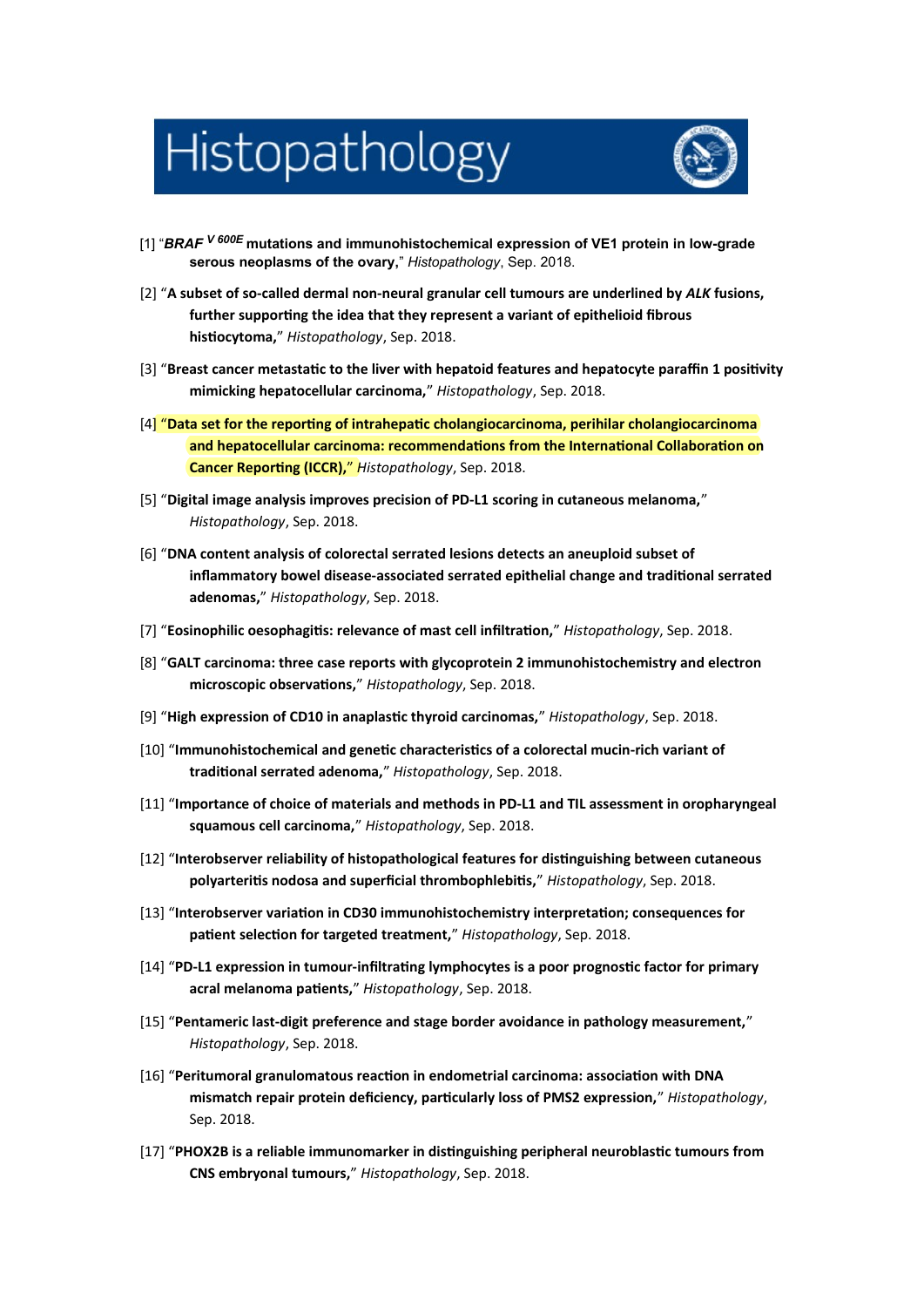- [18] "**Significant increases in the density and number of lymphatic vessels in pleuroparenchymal fibroelastosis,**" *Histopathology*, Sep. 2018.
- [19] "**Spindle cell rhabdomyosarcoma of bone with** *FUS-TFCP2* **fusion: confirmation of a very recently described rhabdomyosarcoma subtype,**" *Histopathology*, Sep. 2018.
- [20] "**Subcentimetre non-invasive follicular thyroid neoplasm with papillary-like nuclear features (NIFTP),**" *Histopathology*, Sep. 2018.



- [1] "**Parathyroid adenoma, follicular variant: frozen section reporting,**" *Diagnostic Histopathol.*, Sep. 2018.
- [2] "**Post-mortem imaging in adults,**" *Diagnostic Histopathol.*, Sep. 2018.
- [3] "**Investigating drugs of abuse at autopsy,**" *Diagnostic Histopathol.*, Sep. 2018.
- [4] "**Investigating infectious diseases at autopsy,**" *Diagnostic Histopathol.*, Sep. 2018.
- [5] "**The spectrum of inheritable cardiac disease in sudden cardiac death: investigation and pathology,**" *Diagnostic Histopathol.*, Sep. 2018.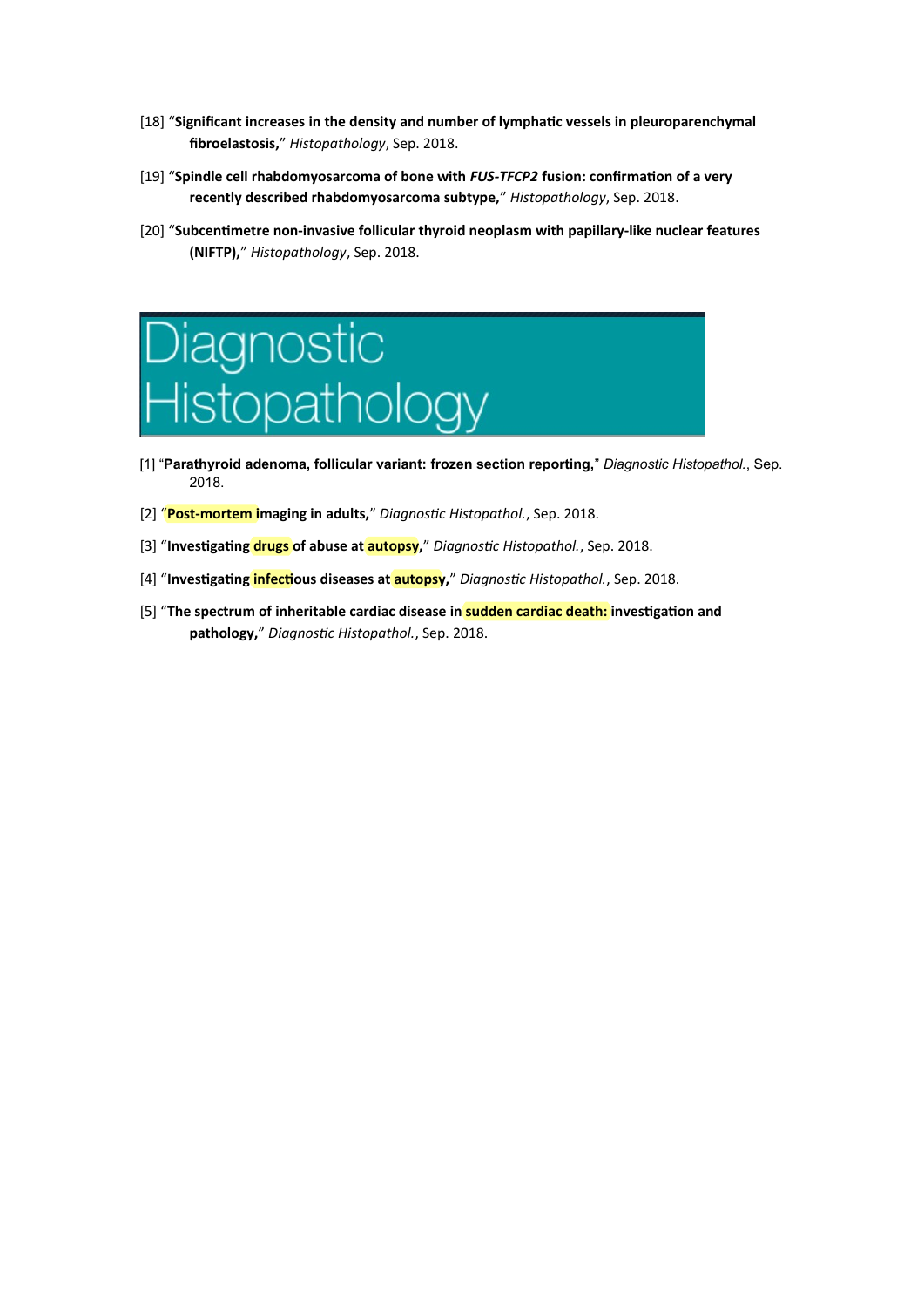## The American Tournal of **GICAL PATHOLOGY**

- [1] "**Acquired Cystic Disease-associated Renal Cell Carcinoma (ACD-RCC): A Multiinstitutional Study of 40 Cases With Clinical Follow-up.,**" *Am. J. Surg. Pathol.*, Sep. 2018.
- [2] "**Challenges in Pathologic Staging of Renal Cell Carcinoma: A Study of Interobserver Variability Among Urologic Pathologists.,**" *Am. J. Surg. Pathol.*, Sep. 2018.
- [3] "**Comparative Pathologic Analysis of Breast Cancers Classified as HER2/neu-Amplified by FISH Using a Standard HER2/CEP17 Dual Probe and an Alternative Chromosome 17 Control Probe.,**" *Am. J. Surg. Pathol.*, Sep. 2018.
- [4] "**Comprehensive Proteomic Profiling-derived Immunohistochemistry-based Prediction Models for BRCA1 and BRCA2 Germline Mutation-related Breast Carcinomas.,**" *Am. J. Surg. Pathol.*, Sep. 2018.
- [5] "**Consistent Amplification of FRS2 and MDM2 in Low-grade Osteosarcoma: A Genetic Study of 22 Cases With Clinicopathologic Analysis.,**" *Am. J. Surg. Pathol.*, Sep. 2018.
- [6] "**Cutaneous Non-Neural Granular Cell Tumors Harbor Recurrent ALK Gene Fusions.,**" *Am. J. Surg. Pathol.*, Sep. 2018.
- [7] "**Cytology Preparations of Formalin Fixative Aid Detection of Giardia in Duodenal Biopsy Samples: A Helpful Tool for Diagnosing Esophageal Candidiasis as Well?,**" *Am. J. Surg. Pathol.*, Sep. 2018.
- [8] "**Eosinophilic Solid and Cystic (ESC) Renal Cell Carcinomas Harbor TSC Mutations: Molecular Analysis Supports an Expanding Clinicopathologic Spectrum.,**" *Am. J. Surg. Pathol.*, Sep. 2018.
- [9] "**Frequent GNAQ and GNA14 Mutations in Hepatic Small Vessel Neoplasm.,**" *Am. J. Surg. Pathol.*, Sep. 2018.
- [10] "**Indoleamine-2,3-Dioxygenase in Non-Small Cell Lung Cancer: A Targetable Mechanism of Immune Resistance Frequently Coexpressed With PD-L1.,**" *Am. J. Surg. Pathol.*, Sep. 2018.
- [11] "**Molecular Profiling of Hyalinizing Clear Cell Carcinomas Revealed a Subset of Tumors Harboring a Novel EWSR1-CREM Fusion: Report of 3 Cases.,**" *Am. J. Surg. Pathol.*, Sep. 2018.
- [12] "**Poorly Differentiated Nonkeratinizing Squamous Cell Carcinoma of the Thymus: Clinicopathologic and Molecular Genetic Study of 25 Cases.,**" *Am. J. Surg. Pathol.*, Sep. 2018.
- [13] "**Pulmonary Carcinomas With Mucinous and Neuroendocrine Differentiation: Expanding the Spectrum of Amphicrine Carcinomas.,**" *Am. J. Surg. Pathol.*, Sep. 2018.
- [14] "**Pyloric Gland Adenoma (PGA) of the Gallbladder: A Unique and Distinct Tumor from PGAs of the Stomach, Duodenum, and Pancreas.,**" *Am. J. Surg. Pathol.*, Sep. 2018.
- [15] "**Statement on Best Practices in the Use of Pathology as a Diagnostic Tool for Celiac Disease: A Guide for Clinicians and Pathologists.,**" *Am. J. Surg. Pathol.*, Sep. 2018.
- [16] "**The Dilemma of HER2 Double-equivocal Breast Carcinomas: Genomic Profiling and Implications for Treatment.,**" *Am. J. Surg. Pathol.*, Sep. 2018.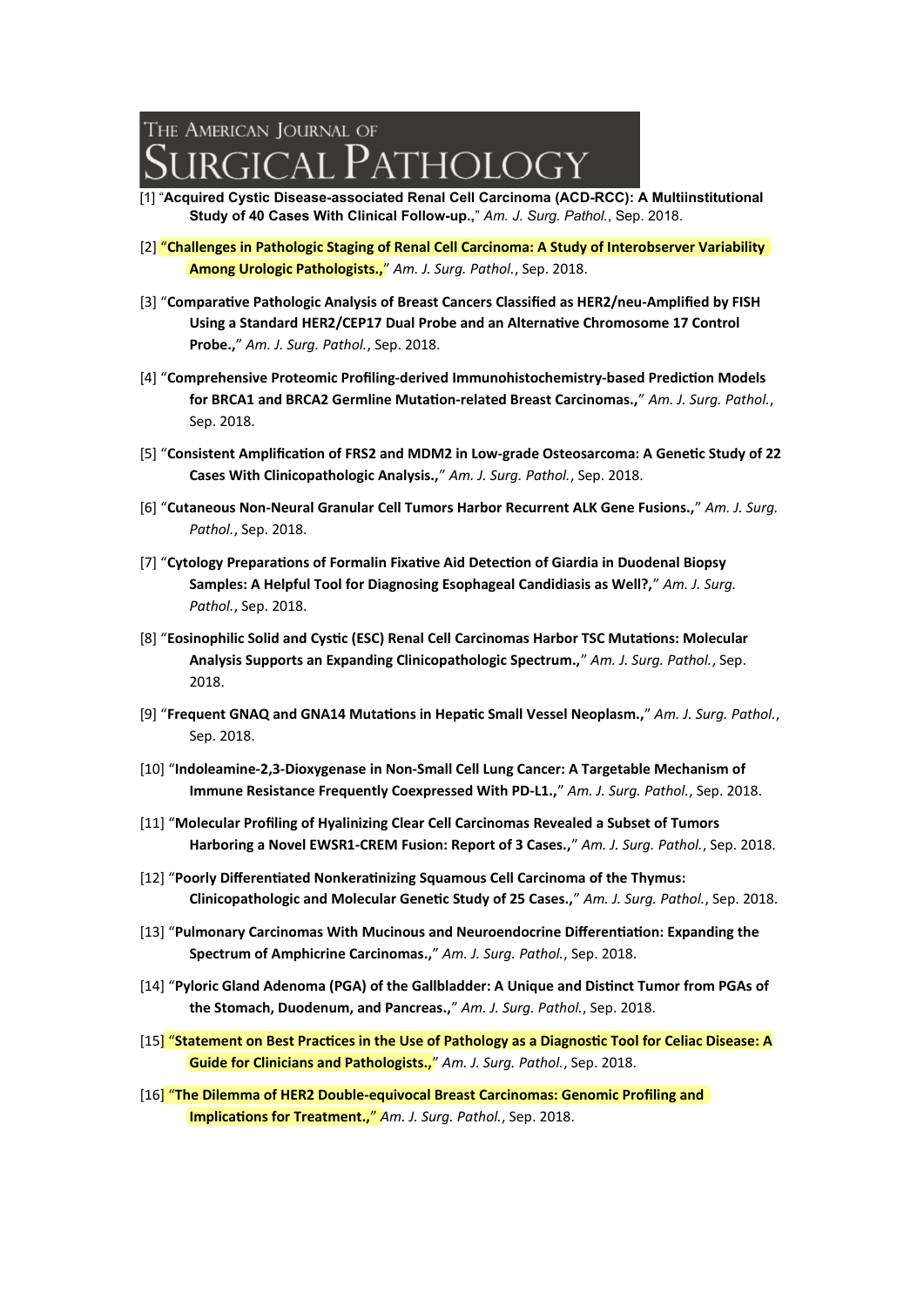## **JAMA Oncology**

- [1] "**Anthracycline, Gemcitabine, and Pazopanib in Epithelioid Sarcoma,**" *JAMA Oncol.*, Sep. 2018.
- [2] "**Assessment of the Accuracy of Disease Coding Among Patients Diagnosed With Sarcoma,**" *JAMA Oncol.*, Sep. 2018.
- [3] "**Association of** *ERBB* **Mutations With Clinical Outcomes of Afatinib- or Erlotinib-Treated Patients With Lung Squamous Cell Carcinoma,**" *JAMA Oncol.*, Sep. 2018.
- [4] "**Association of Definitive Pelvic Radiation Therapy With Survival Among Patients With Newly Diagnosed Metastatic Cervical Cancer,**" *JAMA Oncol.*, Sep. 2018.
- [5] "Benefits and Harms of the Centers for Medicare & Medicaid Services Ruling on Next-**Generation Sequencing,**" *JAMA Oncol.*, Sep. 2018.
- [6] "**Beyond Primary Tumor Location and** *RAS/BRAF* **Mutational Status as Prognostic Factor in Stage III Colon Cancer,**" *JAMA Oncol.*, Sep. 2018.
- [8] "**Clarification of the FDA Accelerated Agnostic Approval of Pembrolizumab and the Opportunities Arising From the Required Confirmatory Studies,**" *JAMA Oncol.*, Sep. 2018.
- [9] "**Comparing Neoadjuvant Nab-paclitaxel vs Paclitaxel Both Followed by Anthracycline Regimens in Women With** *ERBB2/HER2* **-Negative Breast Cancer—The Evaluating Treatment With Neoadjuvant Abraxane (ETNA) Trial,**" *JAMA Oncol.*, Mar. 2018.
- [10] "**Database Selection and Heterogeneity—More Details, More Credibility,**" *JAMA Oncol.*, Sep. 2018.
- [11] "**Disseminated Cutaneous Lesions in a Patient With a Medical History of Myelodysplastic Syndrome,**" *JAMA Oncol.*, Sep. 2018.
- [12] "**Effect of Adjuvant Trastuzumab for a Duration of 9 Weeks vs 1 Year With Concomitant Chemotherapy for Early Human Epidermal Growth Factor Receptor 2–Positive Breast Cancer,**" *JAMA Oncol.*, Sep. 2018.
- [13] "**Global Burden of Multiple Myeloma,**" *JAMA Oncol.*, Sep. 2018.
- [14] "**In Search of an Oncogene Driver for Squamous Lung Cancer,**" *JAMA Oncol.*, Sep. 2018.
- [15] "**Long-term Accuracy of Breast Cancer Risk Assessment Combining Classic Risk Factors and Breast Density,**" *JAMA Oncol.*, Sep. 2018.
- [16] "**Long-term Results of Stereotactic Body Radiation Therapy in Medically Inoperable Stage I Non–Small Cell Lung Cancer,**" *JAMA Oncol.*, Sep. 2018.
- [17] "**Low Levels of Evidence for Neoadjuvant Chemotherapy to Treat Soft-Tissue Sarcoma,**" *JAMA Oncol.*, Sep. 2018.
- [18] "**Nab-Paclitaxel and Gemcitabine as First-line Treatment of Advanced or Metastatic Cholangiocarcinoma,**" *JAMA Oncol.*, Aug. 2018.
- [19] "**New Business Models to Accelerate Innovation in Pediatric Oncology Therapeutics,**" *JAMA Oncol.*, Sep. 2018.
- [20] "**Nuclear Circulating Tumor Cell Androgen Receptor Variant 7 in Castration-Resistant Prostate Cancer,**" *JAMA Oncol.*, Sep. 2018.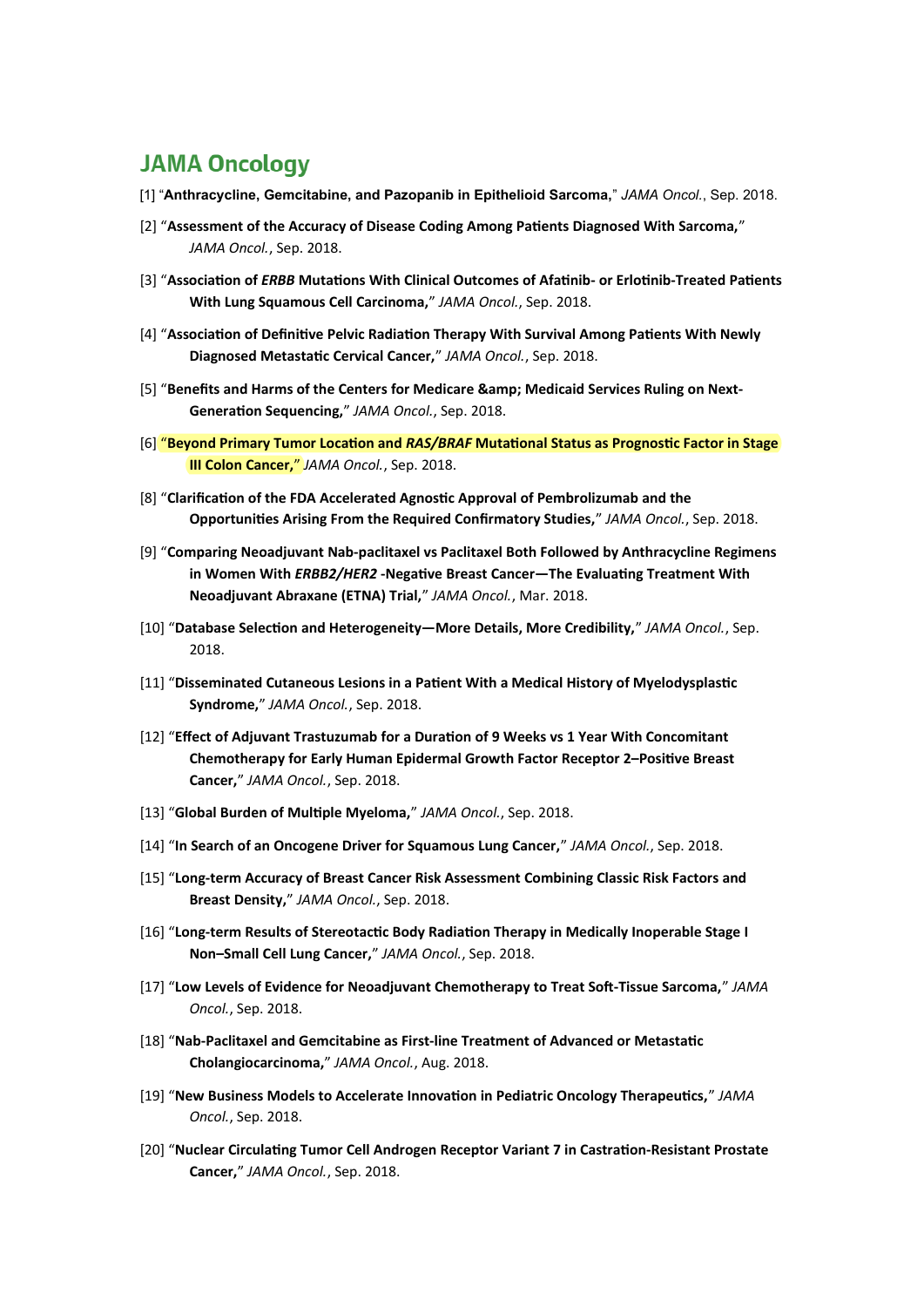- [21] "**Optimal Multimodal Treatment for Desmoplastic Small Round Cell Tumors,**" *JAMA Oncol.*, Sep. 2018.
- [22] "**Outcomes From a Minority-Based Lung Cancer Screening Program vs the National Lung Screening Trial,**" *JAMA Oncol.*, Sep. 2018.
- [23] "**Paclitaxel and Pazopanib in Ovarian Cancer,**" *JAMA Oncol.*, Sep. 2018.
- [24] "**Prevalence of** *PDL1* **Amplification and Preliminary Response to Immune Checkpoint Blockade in Solid Tumors,**" *JAMA Oncol.*, Sep. 2018.
- [25] "**Prevalence of Germline Mutations in Cancer Susceptibility Genes in Patients With Advanced Renal Cell Carcinoma,**" *JAMA Oncol.*, Sep. 2018.
- [26] "**Safety and Efficacy of Panitumumab Plus Neoadjuvant Chemotherapy in Patients With Primary HER2-Negative Inflammatory Breast Cancer,**" *JAMA Oncol.*, Sep. 2018.
- [27] "**Stereotactic Body Radiation Therapy for Operable Early-Stage Lung Cancer,**" *JAMA Oncol.*, Sep. 2018.
- [28] "**The Objective of Local Therapy in Oligometastatic Cancer Is a Moving Target,**" *JAMA Oncol.*, Sep. 2018.
- [29] "**The Value of Neoadjuvant Chemotherapy in Localized High-Risk Soft-Tissue Sarcoma of the Extremities and Trunk,**" *JAMA Oncol.*, Sep. 2018.
- [30] "**Tucatinib Combined With Ado-Trastuzumab Emtansine in Advanced** *ERBB2/HER2* **-Positive Metastatic Breast Cancer,**" *JAMA Oncol.*, Sep. 2018.



Leading the way in experimental and clinical research in hematology

- [1] "**BCL-2 inhibition in AML: an unexpected bonus?,**" *Blood*, Sep. 2018.
- [2] "**Bone marrow histopathologic findings in SIFD syndrome: beyond the erythroid lineage,**" *Blood*, Sep. 2018.
- [3] "**CALGB 50604: risk-adapted treatment of nonbulky early-stage Hodgkin lymphoma based on interim PET,**" *Blood*, Sep. 2018.
- [4] "**Disparities in survival by insurance status in follicular lymphoma,**" *Blood*, Sep. 2018.
- [5] "**Insight into origins, mechanisms, and utility of DNA methylation in B-cell malignancies,**" *Blood*, Sep. 2018.
- [6] "**Molecular profiling reveals immunogenic cues in anaplastic large cell lymphomas with** *DUSP22* **rearrangements,**" *Blood*, Sep. 2018.
- [7] "**Nonviral RNA chimeric antigen receptor–modified T cells in patients with Hodgkin lymphoma,**" *Blood*, Sep. 2018.
- [8] "**Pericardial effusion in Hodgkin lymphoma: a report from the Children's Oncology Group AHOD0031 protocol,**" *Blood*, Sep. 2018.